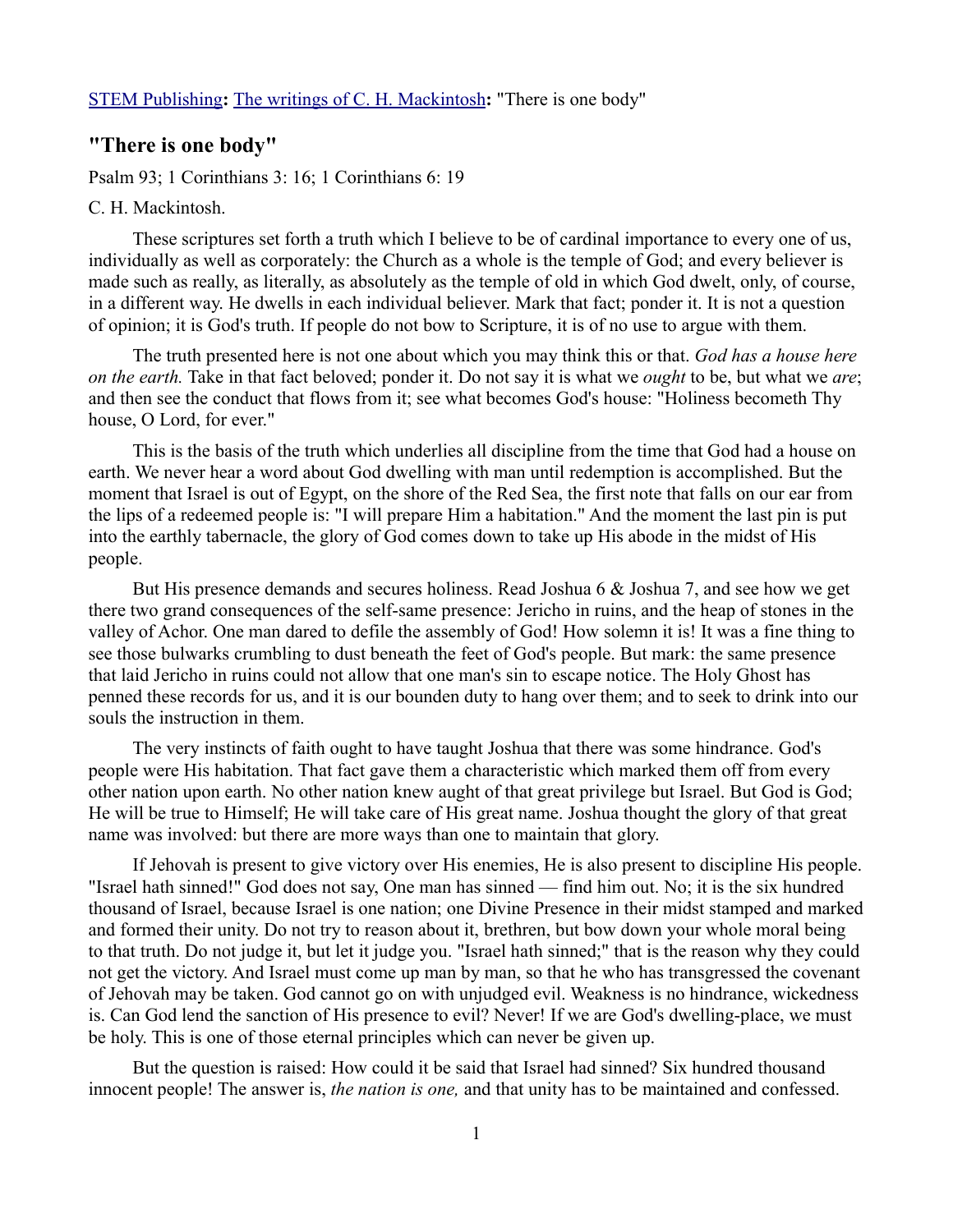In Leviticus 24 we read, that twelve loaves were placed on the golden table before the Lord continually, with the seven lamps of the golden candlestick to throw their light upon them. The end of the same chapter shows us a man brought outside the camp, where all Israel is to stone him with stones. Why this grouping of passages? It is full of meaning. The grouping of Scripture is among some of its brightest glories; the very way in which the Holy Ghost groups His materials commands our attention. Every fact, every circumstance tends to illustrate its infinite depths and its moral glories.

Why, then, do we find this connection in Leviticus? For the simple purpose of illustrating this great principle: faith's power to grasp the eternal truth of Israel's unity, and to confess it in the face of everything — a magnificent, practical truth. There is first the divine side: what Israel was in God's mind; and then, what Israel might become under God's discipline. And it ever behoves the faithful company to confess and maintain the original truth of God, even in the midst of the ruin around. I earnestly, urgently press the necessity as from God today, to maintain the great truth of the unity of the body of Christ as that which we have to hold, maintain, and confess in the face of everything.

Elijah on mount Carmel, when the kingdom was divided, called for twelve stones with which to build the altar. But Israel is no longer twelve tribes, it might be said; Israel's unity is broken and gone. No; it is an indissoluble unity, a unity which is never to be surrendered. Israel is twelve while God's eye rests on the twelve loaves on the golden table, on the twelve stones in Aaron's breast-plate. Faith holds fast that truth, and Elijah builds his altar of twelve stones. The unity is never to be given up, though it may be like a chain flung across a river, with the tide flowing over it, so that you cannot see it. The Church was one on the day of Pentecost; it will be one in the glory; and it is as true to day that there is one body and one Spirit, as it was when the Holy Ghost penned the fourth of Ephesians. How is this unity formed? By the Holy Ghost; it is union with the Man at the right hand of God.

Thus I get three substantial reasons for a life of holiness: I am not to dishonour Him to whom I am united; I am not to grieve the Spirit by whom I am united; and I am not to grieve the members to whom I am united.

I feel responsibility to urge this truth upon you. Let not the devil cheat you of the blessing of walking in it. See that you realize its formative, influential power. Think how your state and walk at this moment are affecting the saints elsewhere. "If one member suffer, all the members suffer with it." All Israel was affected by Achan's sin. He thought nobody saw, nobody knew, and quietly hid the forbidden thing in his tent. If this is your state, there is a complete stoppage at once: there is no more power put forth on your behalf by God; there is power truly, but power not to act for you in victory, but to act towards you in discipline; power to smash you to pieces.

Let us not measure the Word of God by our consciences, or by our sensibilities, but in simplicity believe what it says. We read that there is one Spirit uniting every member to the Head in glory, and uniting every single member on the earth to every other. In this body a saint out of communion is like a waster in a candle; he affects his fellow-saints. Confess this great truth, own it simply, whatever the condition. Never deny it, never give it up. You say, Brethren are smashed up! I answer, I am not to be occupied with brethren, but with the truth of God. Take your eyes off brethren, and fix them on the truth of God. Are you conscientiously gathered on the ground of the one body? I speak freely and pointedly to you, because I believe this truth is assailed. In 1848 the Head was assailed — the Person of Christ. In 1882 I feel that the truth of the one body is assailed. "He that is joined to the Lord is one spirit," and is joined to all who belong to Him. There is no such thing as independence in the Word of God. The assembly in one place is the corporate local expression of the Church of God, as we saw of the twelve tribes of Israel in the Old Testament.